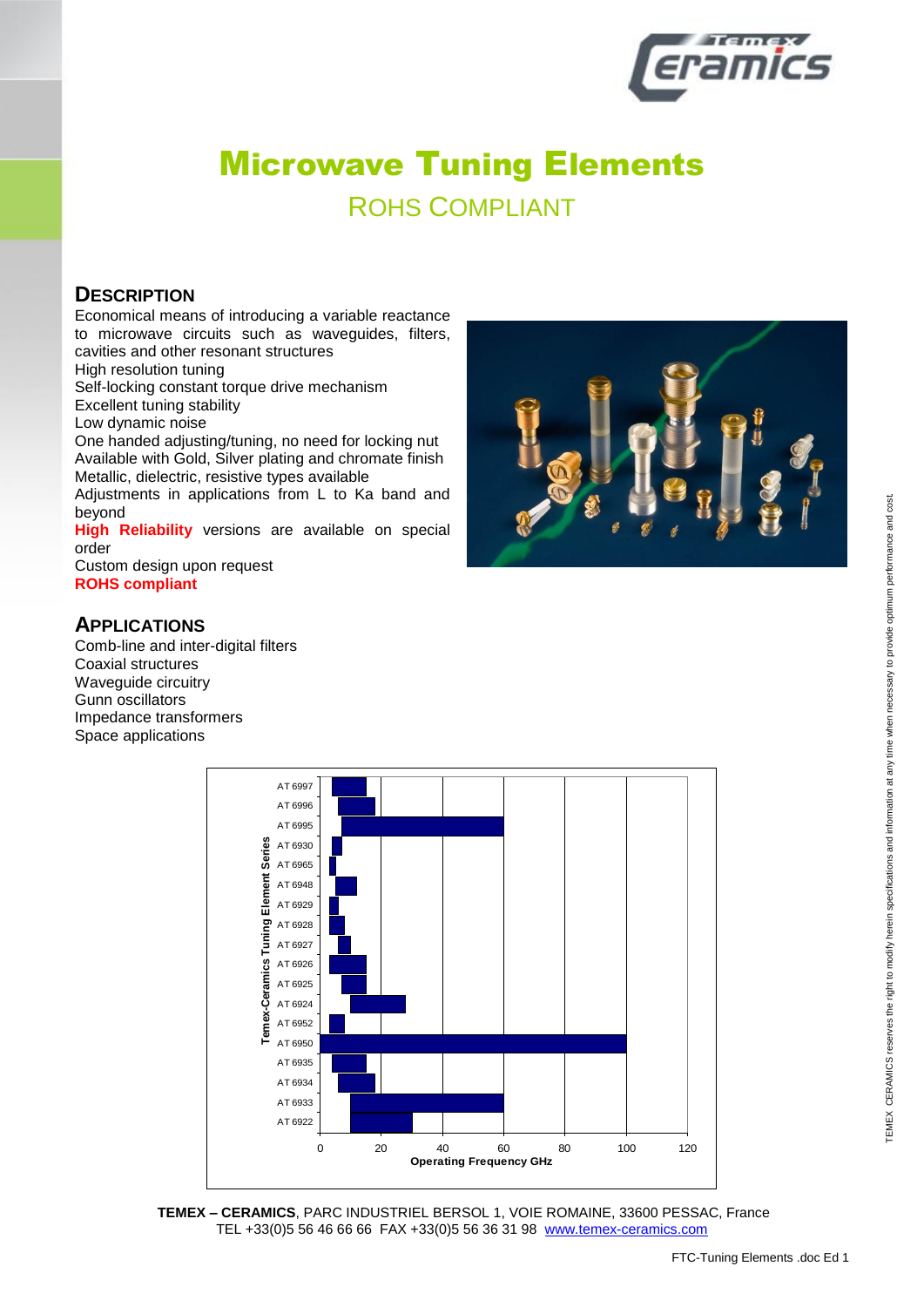

ROHS COMPLIANT

#### **I MICROWAVE TUNING ELEMENTS**

Tuning Elements consist of a brass mounting bushing with a rotor of the same material including a tuning rod made of metallic or dielectric or absorbent material and a nut.



#### **I.1 METALLIC TUNING ELEMENTS**

Metallic Tuning Elements consist of a brass mounting bushing with an integral tuning rotor of the same material and a nut. Bushing is gold plated, rotor and nut are passivated.

Optional materials and plating are available upon request.

| P/N                       | Frequency<br><b>Band</b>    | <b>Bushing</b><br><b>Thread UNS</b> | A           | B    | C    | D    | ΦE  | $\Phi$ F | G    |
|---------------------------|-----------------------------|-------------------------------------|-------------|------|------|------|-----|----------|------|
| <b>AT 6924-0 SL ROHS</b>  |                             |                                     | $\Omega$    | 3.8  | 5.1  | 6.0  |     |          |      |
| <b>AT 6924-1 SL ROHS</b>  |                             |                                     | 1.2         | 1.9  | 2.2  | 3.1  |     |          |      |
| <b>AT 6924-2 SL ROHS</b>  | $X$ to $K$                  | $.120 - 80$                         | $\Omega$    | 1.9  | 5.1  | 6.0  | 1.8 | 3.4      | 4.0  |
| <b>AT 6924-3 SL ROHS</b>  |                             |                                     | 0           | 0.8  | 2.2  | 3.1  |     |          |      |
| <b>AT 6925-0 SL ROHS</b>  |                             |                                     | $\Omega$    | 3.8  | 5.4  | 6.4  |     |          |      |
| <b>AT 6925-1 SL ROHS</b>  |                             |                                     | $\Omega$    | 0.6  | 2.2  | 3.2  |     |          |      |
| <b>AT 6925-3 SL ROHS</b>  |                             |                                     | 3.3         | 7.1  | 5.4  | 6.4  | 3.2 | 5.3      | 5.5  |
| <b>AT 6925-7 SL ROHS</b>  |                             | $.190 - 64$                         | 1.1         | 4.9  | 5.4  | 6.4  |     |          |      |
| <b>AT 6925-8 SL ROHS</b>  |                             |                                     | 0.2         | 2.0  | 3.2  | 4.3  |     |          |      |
| <b>AT 6925-9 SL ROHS</b>  |                             |                                     | 0           | 2.3  | 6.5  | 7.5  |     |          |      |
| <b>AT 6926-0 SL ROHS</b>  | $C$ and $X$                 | .234-64                             | $\Omega$    | 2.7  | 4.6  | 5.3  | 4.1 | 6.8      | 7.0  |
| <b>AT 6926-1 SL ROHS</b>  |                             |                                     | $\Omega$    | 0.7  | 2.4  | 3.2  |     |          |      |
| <b>AT 6926-4 SL ROHS</b>  |                             |                                     | 2.3         | 8.8  | 5.5  | 9.1  |     |          |      |
| <b>AT 6926-5 SL ROHS</b>  |                             |                                     | 0.6         | 2.7  | 4.0  | 4.8  |     |          |      |
| <b>AT 6926-6 SL ROHS</b>  |                             |                                     | 2.6         | 11.5 | 5.4  | 11.5 |     |          |      |
| <b>AT 6926-7 SL ROHS</b>  |                             |                                     | 1.9         | 4.6  | 4.6  | 5.3  |     |          |      |
| <b>AT 6926-9 SL ROHS</b>  |                             |                                     | $\Omega$    | 2.7  | 5.5  | 9.1  |     |          |      |
| <b>AT 6926-10 SL ROHS</b> |                             |                                     | $\mathbf 0$ | 4.6  | 5.5  | 9.1  |     |          |      |
| <b>AT 6927-0 SL ROHS</b>  | C and X                     |                                     | $\Omega$    | 6.5  | 5.5  | 9.1  | 4.1 | 6.8      | 7.0  |
| <b>AT 6928-0 SL ROHS</b>  | C                           | .234-64                             | $\Omega$    | 8.8  | 5.4  | 11.5 | 4.1 | 6.8      | 7.0  |
| <b>AT 6928-2 SL ROHS</b>  | $\overline{\text{c}}$       |                                     | 6.1         | 8.8  | 4.6  | 5.3  | 4.1 | 6.8      | 7.0  |
| <b>AT 6929-0 SL ROHS</b>  | $\mathsf{C}$                | .190-64                             | $\Omega$    | 11.4 | 13   | 14   | 3.2 | 5.3      | 5.5  |
| <b>AT 6948-0 SL ROHS</b>  | $C$ and $X$                 | .312-64                             | 0           | 5.9  | 8.2  | 9.2  | 5.3 | 9.5      | 10.0 |
| <b>AT 6965-0 SL ROHS</b>  | $\mathsf L$ and $\mathsf S$ | .469-32                             | 0           | 12.7 | 17.3 | 18.3 | 8.8 | 13.5     | 14.3 |

#### **Models and dimensions in mm**

Custom dimensions are available upon request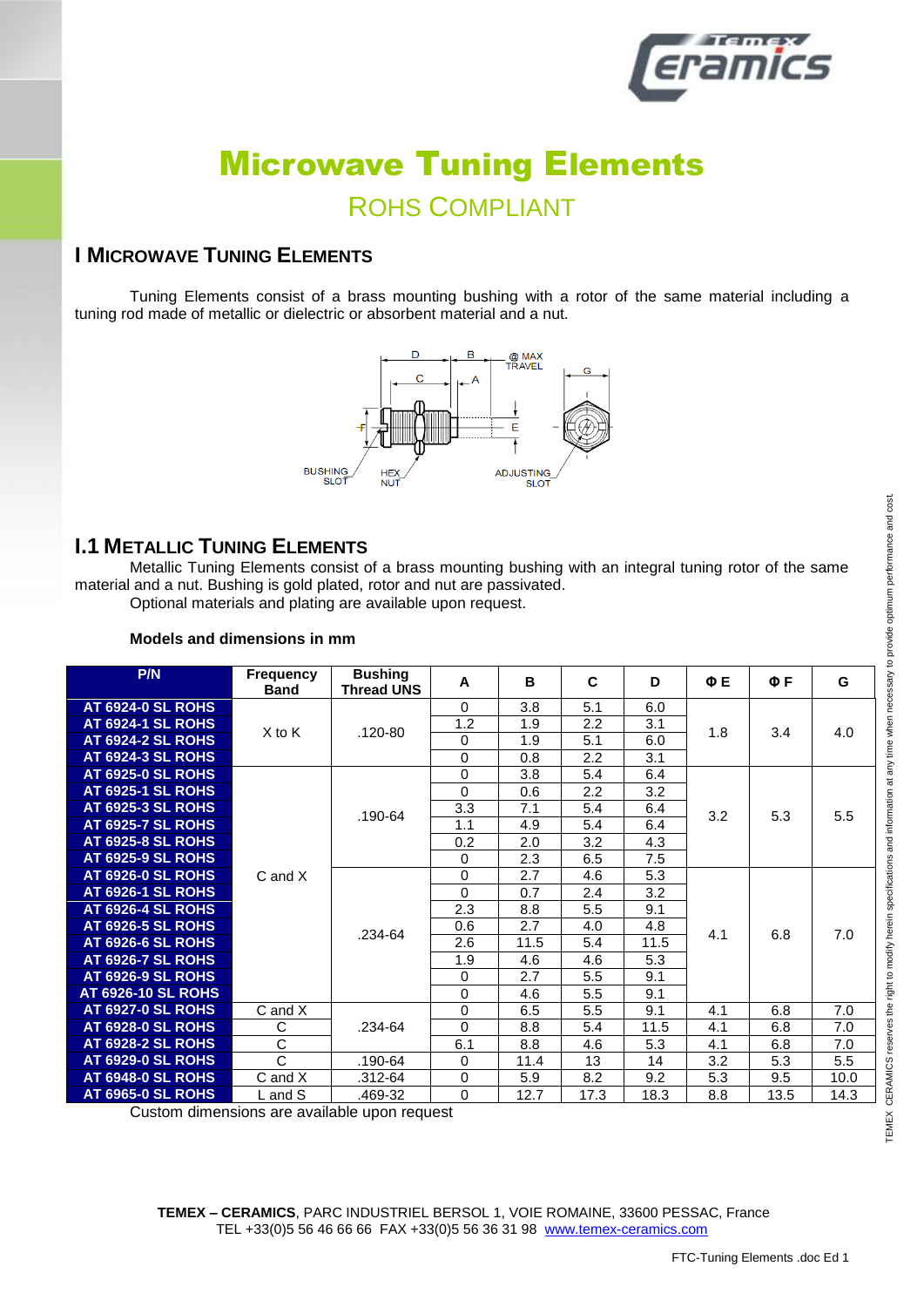

### **ROHS COMPLIANT**

#### **1.2 DIELECTRIC TUNING ELEMENTS**

Dielectric Tuning Elements are used whenever the lowest loss tuning for high frequency applications is required. When dielectric rod is introduced into a cavity, the self resonant frequency is lowered due to the cavity "appearing" larger.

The basic dielectrics used in Temex-Ceramics Microwave Tuning Elements are sapphire, quartz and alumina.

Electrical properties of each dielectric material are:

| Dielectric Material | Approximate<br>Dielectric Constant<br>@ 10 GHz | Approximate<br><b>Dissipation Factor</b><br>@ 10 GHz |  |  |
|---------------------|------------------------------------------------|------------------------------------------------------|--|--|
| Sapphire            | 9.9                                            | 0.0001                                               |  |  |
| Quartz              | 3.8                                            | 0.0001                                               |  |  |
| Alumina             |                                                | 0.0002                                               |  |  |

#### Models and dimensions in mm

| P/N                      | Rod<br><b>Material</b> | <b>Frequenc</b><br>v Band | <b>Bushing</b><br><b>Thread</b><br><b>UNS</b> | А   | в   |     | D   | ΦE  | ΦF  | G   |
|--------------------------|------------------------|---------------------------|-----------------------------------------------|-----|-----|-----|-----|-----|-----|-----|
| <b>AT 6933-0 SL ROHS</b> | Sapphire               | X and K                   |                                               | 0.6 | 4.3 | 5.1 | 6.0 | 1.6 |     |     |
| <b>AT 6933-1 SL ROHS</b> | Sapphire               |                           | .120-80                                       | 0   | 3.3 | 5.1 | 6.0 | 0.9 | 3.4 | 4.0 |
| <b>AT 6933-2 SL ROHS</b> | Quartz                 |                           |                                               | 0.6 | 4.3 | 5.1 | 6.0 | 1.6 |     |     |
| <b>AT 6934-0 SL ROHS</b> | Sapphire               | C, X and K                | .234-64<br>and K                              | 0.3 | 3.0 | 4.6 | 5.3 | 3.9 | 6.8 | 7.0 |
| <b>AT 6935-0 SL ROHS</b> | Sapphire               |                           |                                               | 0.3 | 6.8 | 5.5 | 9.1 | 3.9 |     |     |

Custom dimensions are available upon request

#### **L3 RESISTIVE TUNING ELEMENTS**

Resistive Tuning Elements provide a consistent and accurate means of attenuating microwave energy. Rod made of magnetically loaded epoxy exhibits broadband lossy properties.

#### Models and dimensions in mm

| <b>P/N</b>               | Frequency<br><b>Band</b> | <b>Bushing</b><br><b>Thread UNS</b> | n   | Р   |     |     | ФЕ         | ΦF  | G   |
|--------------------------|--------------------------|-------------------------------------|-----|-----|-----|-----|------------|-----|-----|
| <b>AT 6950-0 SL ROHS</b> |                          |                                     | 0.6 | 4.3 | 5.1 | 6.0 | 6.،        | 3.4 | 4.0 |
| <b>AT 6950-1 SL ROHS</b> | <b>Broad Band</b>        | 120-80                              |     | 3.3 | 5.1 | 6.0 | 2.0        | 3.4 | 4.0 |
| <b>AT 6952-0 SL ROHS</b> |                          | 234-64                              |     | 6.4 | 5.5 | 9.1 | ર વ<br>ు.ర | 6.8 | 7.0 |

Custom dimensions are available upon request

#### **1.4 mmWAVE TUNING ELEMENTS**

The millimeter Wave Tuning Elements are higher frequency versions of both Tuning Elements described in this data sheet.

Part number: AT 6922 ROHS. Bushing and rotor are made of brass gold plated. Usage in the frequency bands X to K. Bushing can be mounted with solder, epoxy or press-fit.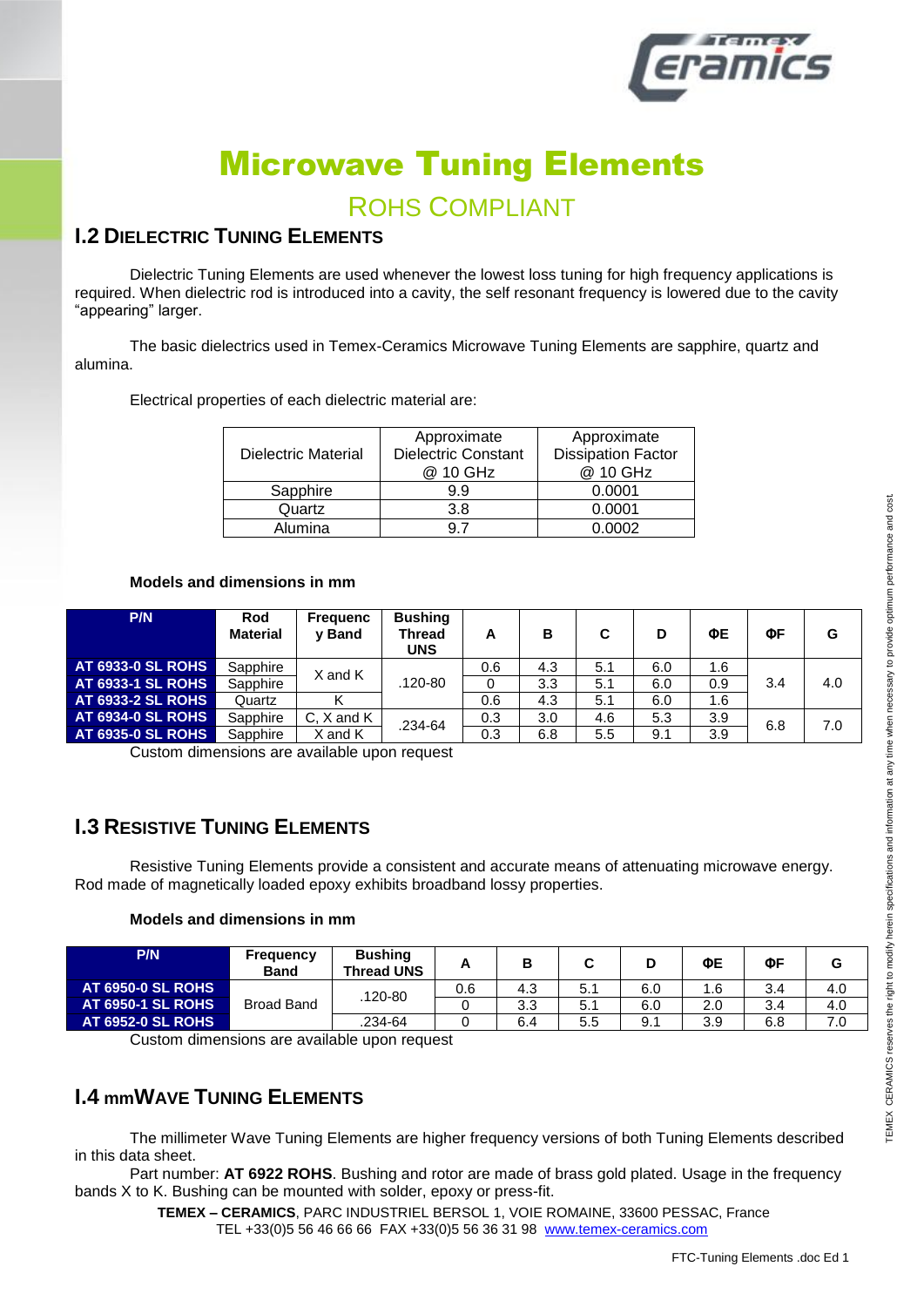

### ROHS COMPLIANT



Recommended rotor tuning tool AT 8762

#### **II TUNING ROTORS**

Extended range metallic and dielectric rotors are used where direct insertion of the tuning element is desired.

Taps designed specifically to insure proper fit are available.

#### **II.1 METALLIC TUNING ROTORS**



**Models made of brass and dimensions in mm**

| P/N                   | Thread          | A    | в    | $\Phi C$ | D    | Slot W x L        |
|-----------------------|-----------------|------|------|----------|------|-------------------|
| <b>AT 6501-3 ROHS</b> | M 1.5 x<br>0.25 | 4.4  | 2.3  | 1.1      |      | $0.25 \times 1.1$ |
| <b>AT 6501-0 ROHS</b> | M 2.5 x         | 5.4  | 3.3  | 2.1      | 0.4  |                   |
| <b>AT 6501-1 ROHS</b> | 0.25            | 4.4  | 2.3  |          |      | $0.4 \times 1.9$  |
| <b>AT 6501-2 ROHS</b> |                 | 7.7  | 5.6  |          |      |                   |
| <b>AT 6995-0 ROHS</b> | .094-80         | 3.1  | 0.8  |          |      |                   |
| <b>AT 6995-1 ROHS</b> | <b>UNS</b>      | 4.2  | 1.9  | 1.8      | 0.5  | $0.4 \times 1.5$  |
| <b>AT 6995-2 ROHS</b> |                 | 6.1  | 3.8  |          |      |                   |
| <b>AT 6996-1 ROHS</b> |                 | 6.4  | 3.8  |          |      |                   |
| <b>AT 6996-2 ROHS</b> |                 | 9.7  | 7.1  | 3.2      | 0.25 | $0.5 \times 3.0$  |
| <b>AT 6996-3 ROHS</b> | .156-64         | 14.0 | 11.4 |          |      |                   |
| <b>AT 6996-4 ROHS</b> | <b>UNS</b>      | 3.2  | 0.6  |          |      |                   |
| <b>AT 6996-5 ROHS</b> |                 | 7.5  | 4.9  |          |      |                   |
| <b>AT 6996-6 ROHS</b> |                 | 4.6  | 2.0  |          |      |                   |
| <b>AT 6996-8 ROHS</b> |                 | 4.9  | 2.3  |          |      |                   |
| <b>AT 6997-0 ROHS</b> |                 | 14.1 | 11.5 |          |      |                   |
| <b>AT 6997-1 ROHS</b> |                 | 5.3  | 2.7  |          |      |                   |
| <b>AT 6997-2 ROHS</b> | .190-64         | 9.1  | 6.5  | 4.1      | 0.25 | $0.5 \times 3.7$  |
| <b>AT 6997-3 ROHS</b> | <b>UNS</b>      | 11.4 | 8.8  |          |      |                   |
| <b>AT 6997-4 ROHS</b> |                 | 3.3  | 0.7  |          |      |                   |
| <b>AT 6997-5 ROHS</b> | .               | 7.2  | 4.6  |          |      |                   |

Custom dimensions are available upon request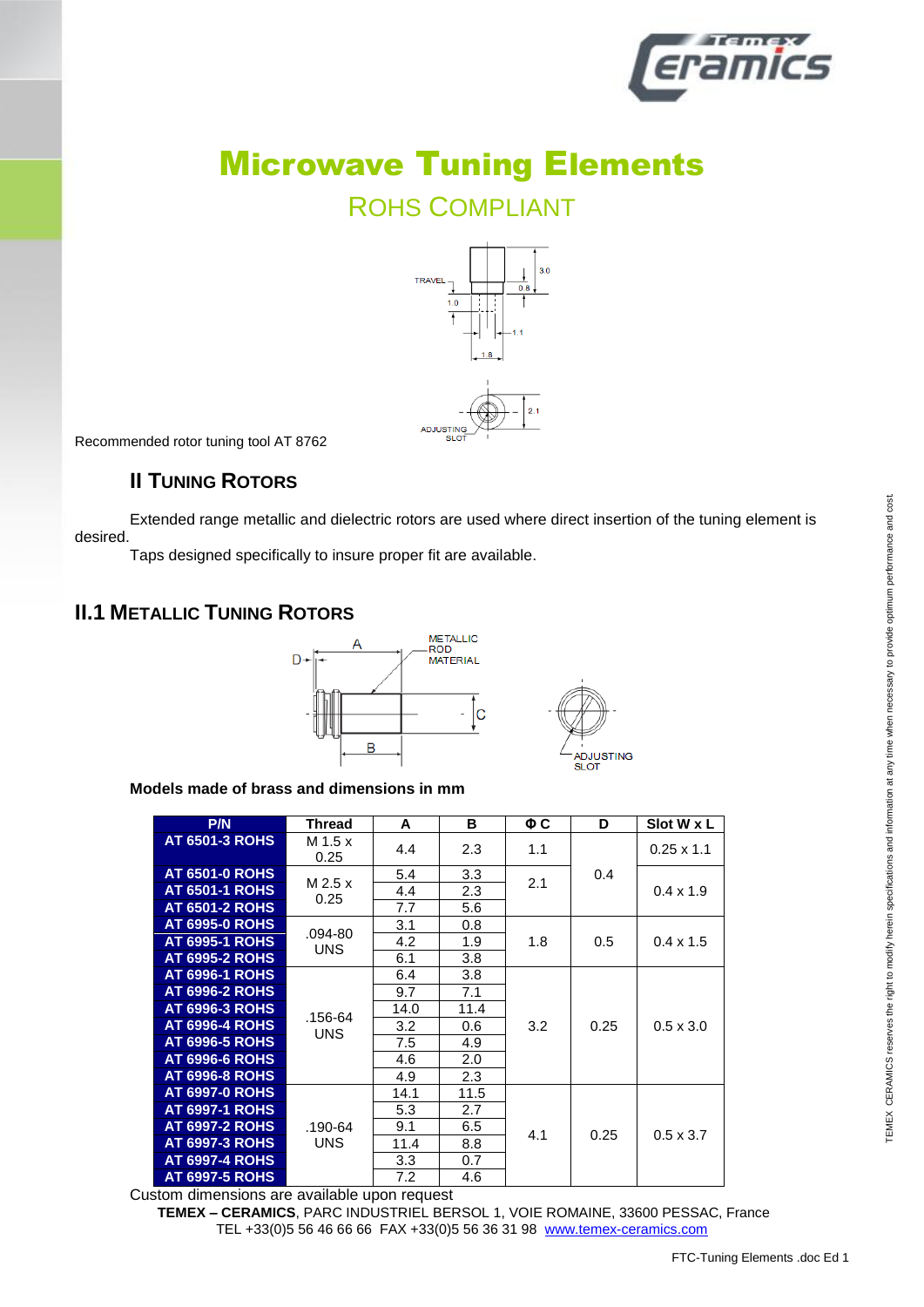

### ROHS COMPLIANT

#### **II.2 DIELECTRIC TUNING ROTORS**



#### **Models with dielectric rod and dimensions in mm**

| <b>P/N</b>            | Rod material | Thread      | <u>гч</u> |           | ΦC. |     | Slot W x L       |
|-----------------------|--------------|-------------|-----------|-----------|-----|-----|------------------|
| <b>AT 6930-4 ROHS</b> | Sapphire     | .094-80 UNS | 5.8       | 2.5       |     | 0.5 |                  |
| <b>AT 6930-8 ROHS</b> |              |             | 6.6       | つに<br>ن.ر |     | 0.5 | $0.4 \times 1.5$ |

Custom models and dimensions are available upon request.

#### **III DRO TUNERS**

DRO tuners are precision components designed exclusively for tuning dielectric resonator devices such as filters and oscillators.

Rod is made of Invar silver plated and disk made of brass silver plated. Different disk diameters are available.



#### **Models and dimensions in mm**

| P/N                   | <b>Nominal</b><br><b>Frequency</b> | <b>Disk</b><br>diameter |  |  |
|-----------------------|------------------------------------|-------------------------|--|--|
| <b>AT 4010-1 ROHS</b> | 2 GHz                              | 24.6                    |  |  |
| <b>AT 4011-1 ROHS</b> | 3 GHz                              | 19.0                    |  |  |
| <b>AT 4012-1 ROHS</b> | 4 GHz                              | 12.7                    |  |  |
| <b>AT 4012-2 ROHS</b> |                                    | 15.9                    |  |  |

Custom dimensions are available upon request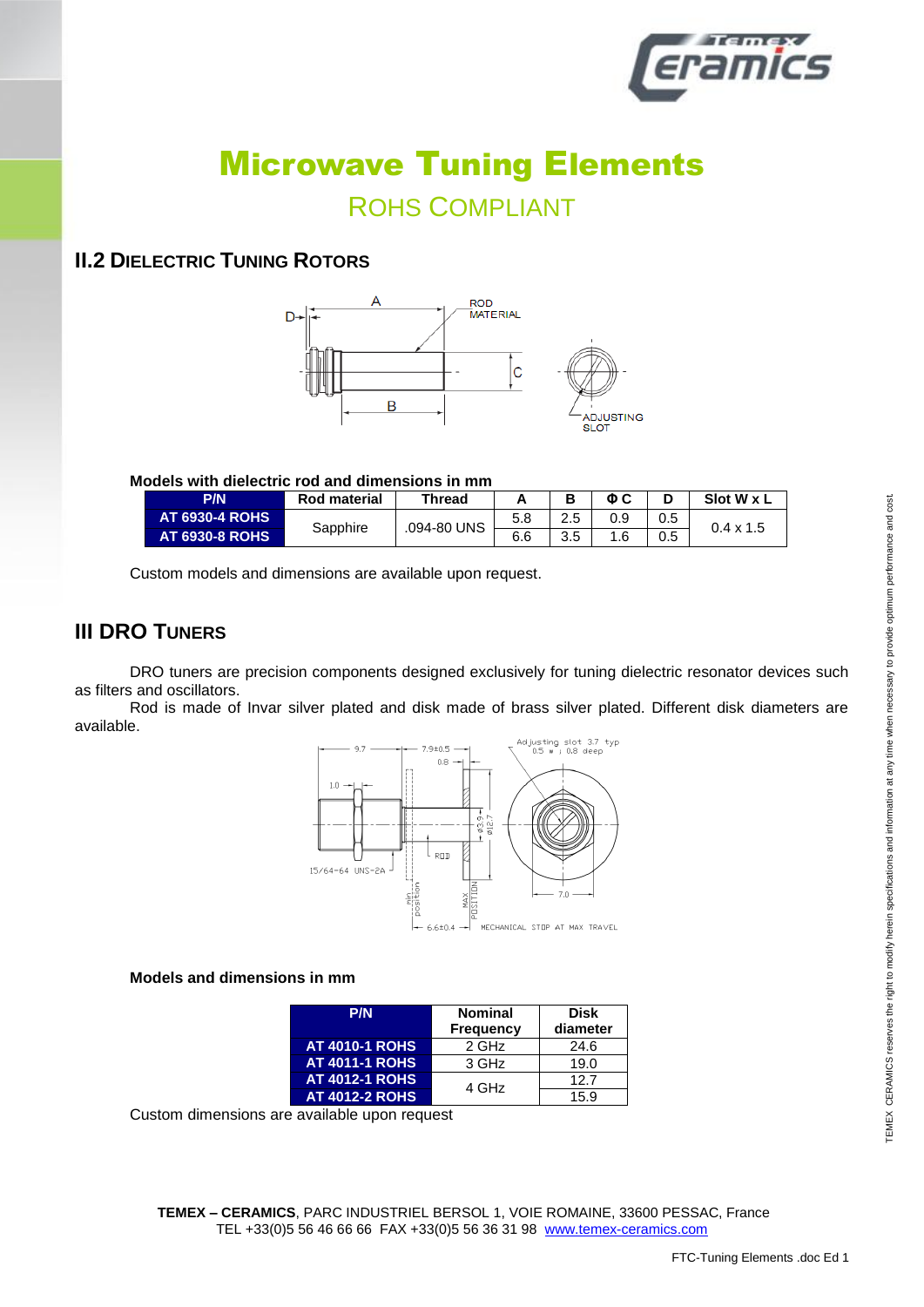

### ROHS COMPLIANT

#### **IV. MECHANICAL AND GENERAL SPECIFICATIONS**

| <b>SERIES</b>       | <b>Bushing</b><br><b>Thread</b> | <b>Tap P/N</b> | Recommended<br>Tap Drill (mm) | <b>Rotational</b><br><b>Rotor Torque</b><br>(cm.N) | <b>Max Mounting</b><br>Torque (cm.N) | <b>Max Nut</b><br><b>Mounting</b><br>Torque (cm.N) |
|---------------------|---------------------------------|----------------|-------------------------------|----------------------------------------------------|--------------------------------------|----------------------------------------------------|
| <b>AT 6924 ROHS</b> | .120-80 UNS                     | <b>AT 7060</b> | 2.75                          | $0.2$ to $2.0$                                     | 7.0                                  | 10.0                                               |
| <b>AT 6925 ROHS</b> | .190-64 UNS                     | AT 7061        | 4.45                          | $0.3$ to $2.8$                                     | 21.0                                 | 30.0                                               |
| <b>AT 6926 ROHS</b> | .234-64 UNS                     | AT 7062        | 5.50                          | $0.7$ to $3.5$                                     | 35.0                                 | 50.0                                               |
| <b>AT 6927 ROHS</b> | .234-64 UNS                     | AT 7062        | 5.50                          | $0.7$ to $3.5$                                     | 35.0                                 | 50.0                                               |
| <b>AT 6928 ROHS</b> | .234-64 UNS                     | AT 7062        | 5.50                          | $0.7$ to $3.5$                                     | 35.0                                 | 50.0                                               |
| <b>AT 6929 ROHS</b> | .190-64 UNS                     | AT 7061        | 4.45                          | $0.3$ to $2.8$                                     | 21.0                                 | 30.0                                               |
| <b>AT 6933 ROHS</b> | .120-80 UNS                     | <b>AT 7060</b> | 2.75                          | $0.2$ to $2.0$                                     | 7.0                                  | 10.0                                               |
| <b>AT 6934 ROHS</b> | .234-64 UNS                     | AT 7062        | 5.50                          | $0.7$ to $3.5$                                     | 35.0                                 | 50.0                                               |
| <b>AT 6935 ROKS</b> | .234-64 UNS                     | AT 7062        | 5.50                          | $0.7$ to $3.5$                                     | 35.0                                 | 50.0                                               |
| <b>AT 6948 ROHS</b> | .312-64 UNS                     | AT 7065        | 7.55                          | $0.7$ to 5.0                                       | 84.0                                 | 70.0                                               |
| <b>AT 6950 ROHS</b> | .120-80 UNS                     | <b>AT 7060</b> | 2.75                          | $0.2$ to $2.0$                                     | 7.0                                  | 10.0                                               |
| <b>AT 6952 ROHS</b> | .234-64 UNS                     | AT 7062        | 5.50                          | $0.7$ to $3.5$                                     | 35.0                                 | 50.0                                               |
| <b>AT 6965 ROHS</b> | .469-32 UNS                     | AT 7066        | 11.1                          | $0.7$ to 5.6                                       | 168.0                                | 140.0                                              |

Recommended rotor tuning tool: AT 8777

| <b>SERIES</b>                    | <b>Rotor Thread</b> | <b>Tap P/N</b> | Recommende<br>d Tap Drill<br>(mm) | <b>Recommended</b><br><b>Tuning Tool P/N</b> |
|----------------------------------|---------------------|----------------|-----------------------------------|----------------------------------------------|
| <b>AT 6501-3 ROHS</b>            | $M1.5 \times 0.25$  | AT 7071        | 1.25                              | AT 8762                                      |
| AT 6501-0, -1, -2<br><b>ROHS</b> | $M2.5 \times 0.25$  | <b>AT 7070</b> | 2.25                              |                                              |
| <b>AT 6995 ROHS</b>              | .094-80 UNS         | <b>AT 7064</b> | 2.05                              | AT 8777                                      |
| <b>AT 6996 ROHS</b>              | .156-64 UNS         | AT 7059        | 3.55                              |                                              |
| <b>AT 6997 ROHS</b>              | .190-64 UNS         | AT 7061        | 4.45                              |                                              |

Precautions to use rotor tunings:

Typical drilling diameter is the tap core diameter + 0.1 mm

Flange of machined threads has to be perfect, very smooth, without metallic burrs. Use recommended tuning tool.

Before screwing the rotor, find the first thread by turning the anti-clockwise.

#### **V. PACKAGING**

Parts are delivered in bulk.

#### **VI. HOW TO ORDER**

Tuning elements



Examples **AT 6924-3 SL ROHS AT 6922 ROHS**